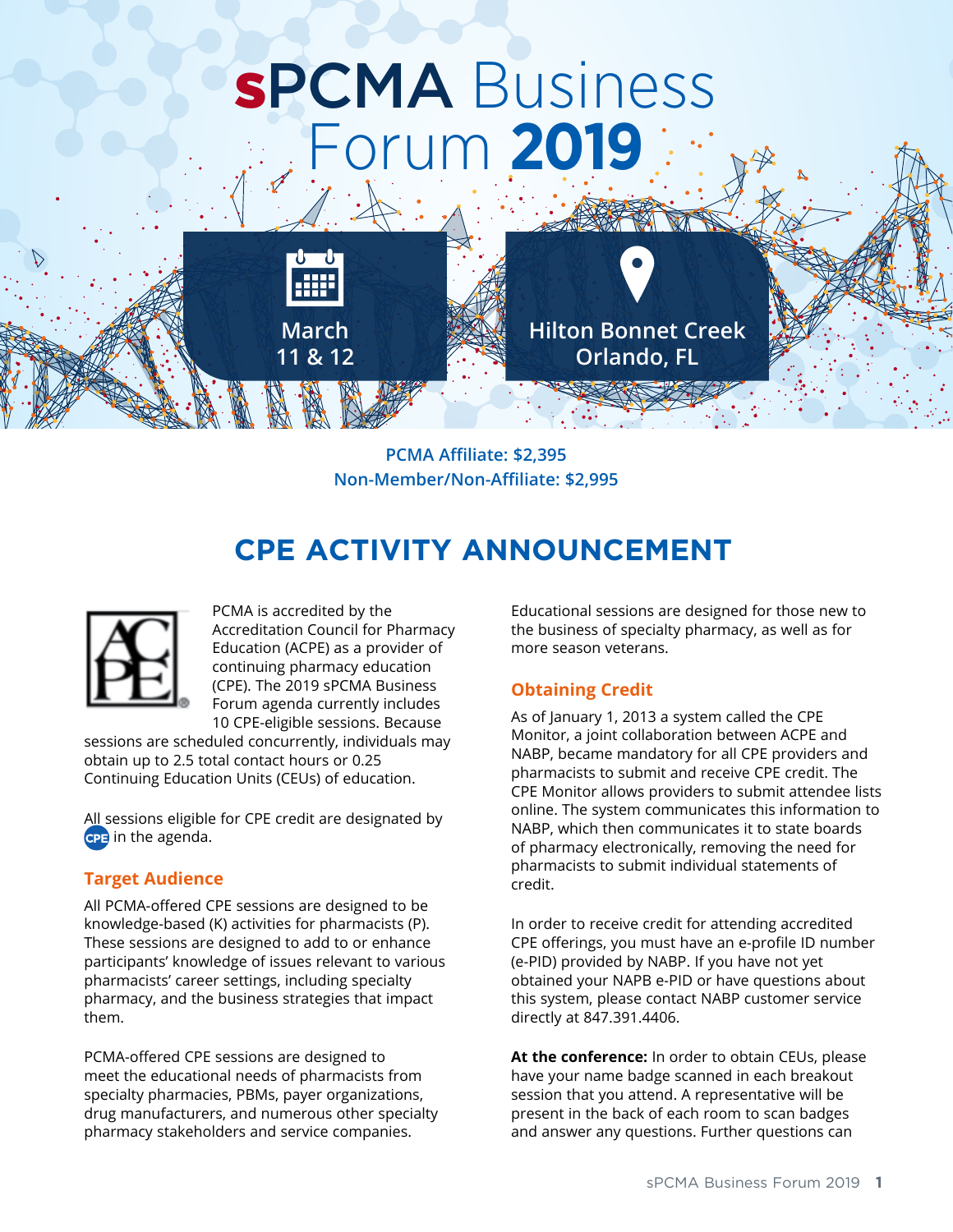be directed to Kristen Pumphrey at kpumphrey@ pcmanet.org.

**After the conference:** Be on the lookout for postconference communications from PCMA. Depending on the session(s) you attended, it may be necessary for you to complete a learning assessment or evaluation before receiving credit.

PCMA will upload credit electronically to ACPE within (30) days of the conference. Credit should appear in your NABP account within a week of upload.

**State Requirements:** Some states have specific CPE requirements. Be sure to check with your state Board of Pharmacy to determine if such requirements exist and to determine if these programs meet those requirements.

#### **Disclaimers**

- » PCMA plans all CPE-eligible sessions independently of commercial interests and PCMA does not accept grants to support any specific CPE programming.
- » Educational content should be presented with full disclosure and equitable balance and should not include anything which is promotional, commercially biased, or which appears to endorse a drug, device or other commercial product or specific commercial service.
- » The opinions expressed by speakers are those of the individual presenters. They do not necessarily reflect the views of PCMA or its members.
- » CPE sessions may contain discussion of published and/or investigational uses of agents that are not indicated by the FDA. Please refer to the official prescribing information for each product for information of approved indications, contraindications, and warnings.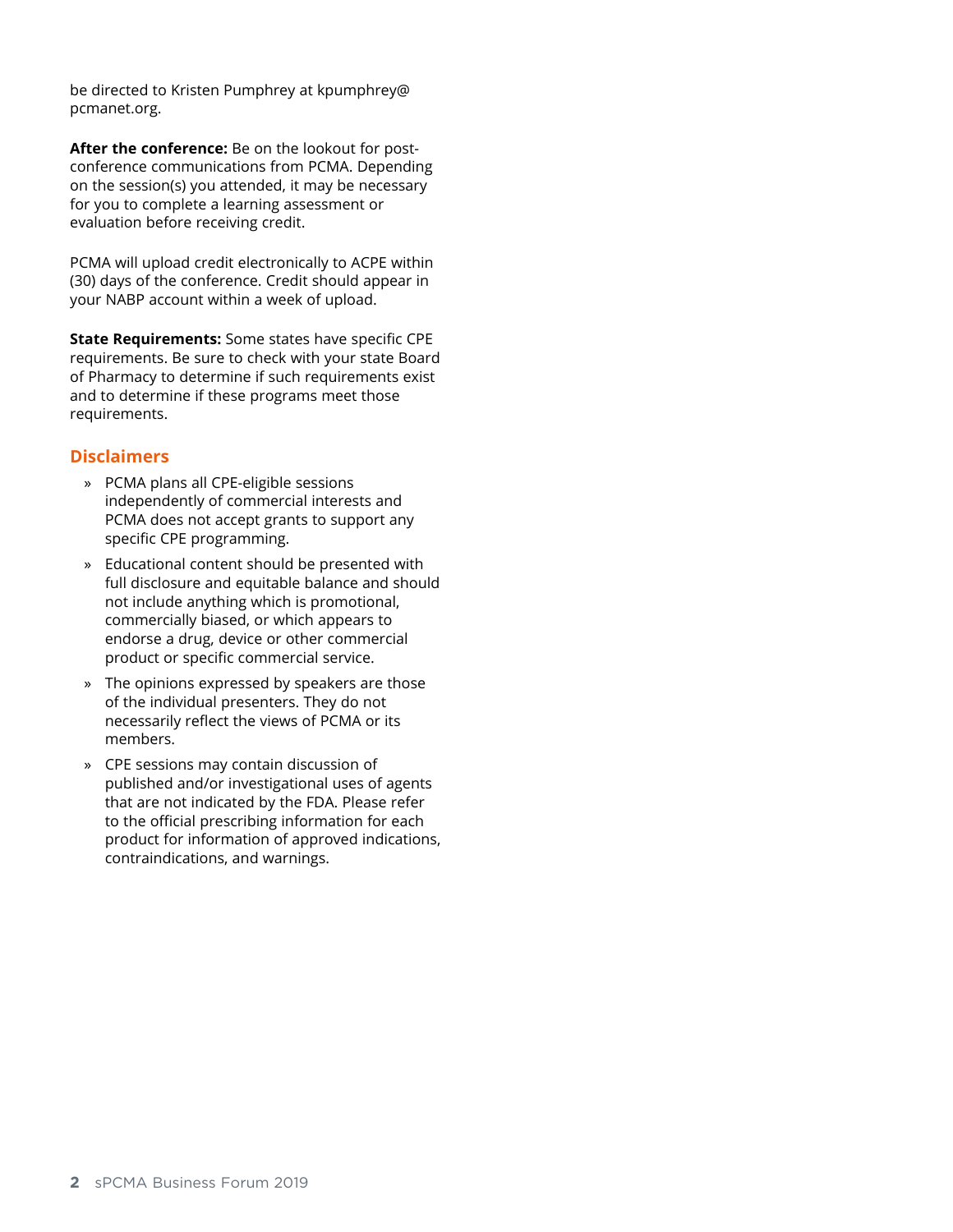# **AGENDA & SESSION DETAILS**

#### **Monday, March 11 1:30 pm – 2:00 pm**

#### **Medicare Part B Step Therapy: The Evolution of Evidence Based and Patient-Centered Medication Management**

Bethanie Stein, *Vice President, Strategic Contracting, Purchasing, and Analytics*, Humana Pharmacy **Solutions** 

Medicare Advantage (MA) drug policy has changed and beginning January 1, 2019, health plans can apply step therapy guidelines for physicianadministered medications covered by MA plans. Step therapy requires beneficiaries to use evidence based and condition-specific preferred medications before using more expensive drugs which allows health plans to provide beneficiaries with value based medication access.

By attending this session you should be able to:

- » Describe Medicare Advantage (MA) plan options for addressing evidence based Part B drug utilization management;
- » Outline 2019 CMS guidance on plan application of step therapy for Part B drugs and possible flexibilities that may be finalized for plan year 2020; and
- » Explain MA plan strategies for advancing market based solutions to manage Part B drugs.
- **Activity Type: Knowledge-based (K) Target Audience: Pharmacists (P) CEUs: 0.050 UAN: 0841-0000-19-001-L04-P**

#### **Monday, March 11 1:30 pm – 2:00 pm**

#### **What's Trending for Pharmacy?**

Farrah Wong, *Senior Director, Commercial Formulary Contracting Strategy*, OptumRx

This session will explore the trends and upcoming pipeline agents that will be moving the market in the upcoming few years. Farrah will offer a sneak

peek into key pharmacy trends, products that are anticipated in the next few years, she will discuss underlying factors on key cost drivers, and she will provide examples of what payers are doing to outpace these challenges.

By attending this session, you should be able to:

- » Identify at least two high impact pipeline drug agents; and
- » Outline how health plan data and modeling influence drug management strategies.
- **Activity Type: Knowledge-based (K) Target Audience: Pharmacists (P) CEUs: 0.050 UAN: 0841-0000-19-002-L04-P**

**Monday, March 11 2:15 pm – 2:45 pm**

#### **Optimizing Healthcare Value in the U.S. — Can it be Done?**

Kjel Johnson, *Vice President, Specialty Strategy and Client Solutions*, CVS Health

This session will discuss the U.S. interest in measuring healthcare value – how it works, who does it, and what is happening in the U.S. versus outside the U.S. Kjel will touch on the Administration's work to improve value in specialty including their Part B proposal and initiatives related to Part B stepped care and biosimilars. He will also review value-based contracting across the system and what various stakeholders are doing.

By attending this session, you should be able to:

- » Describe the best ways to measure healthcare value;
- » List the current Medicare value efforts; and
- » Develop a strategy to improve healthcare value.

**Activity Type: Knowledge-based (K) Target Audience: Pharmacists (P) CEUs: 0.050 UAN: 0841-0000-19-003-L04-P**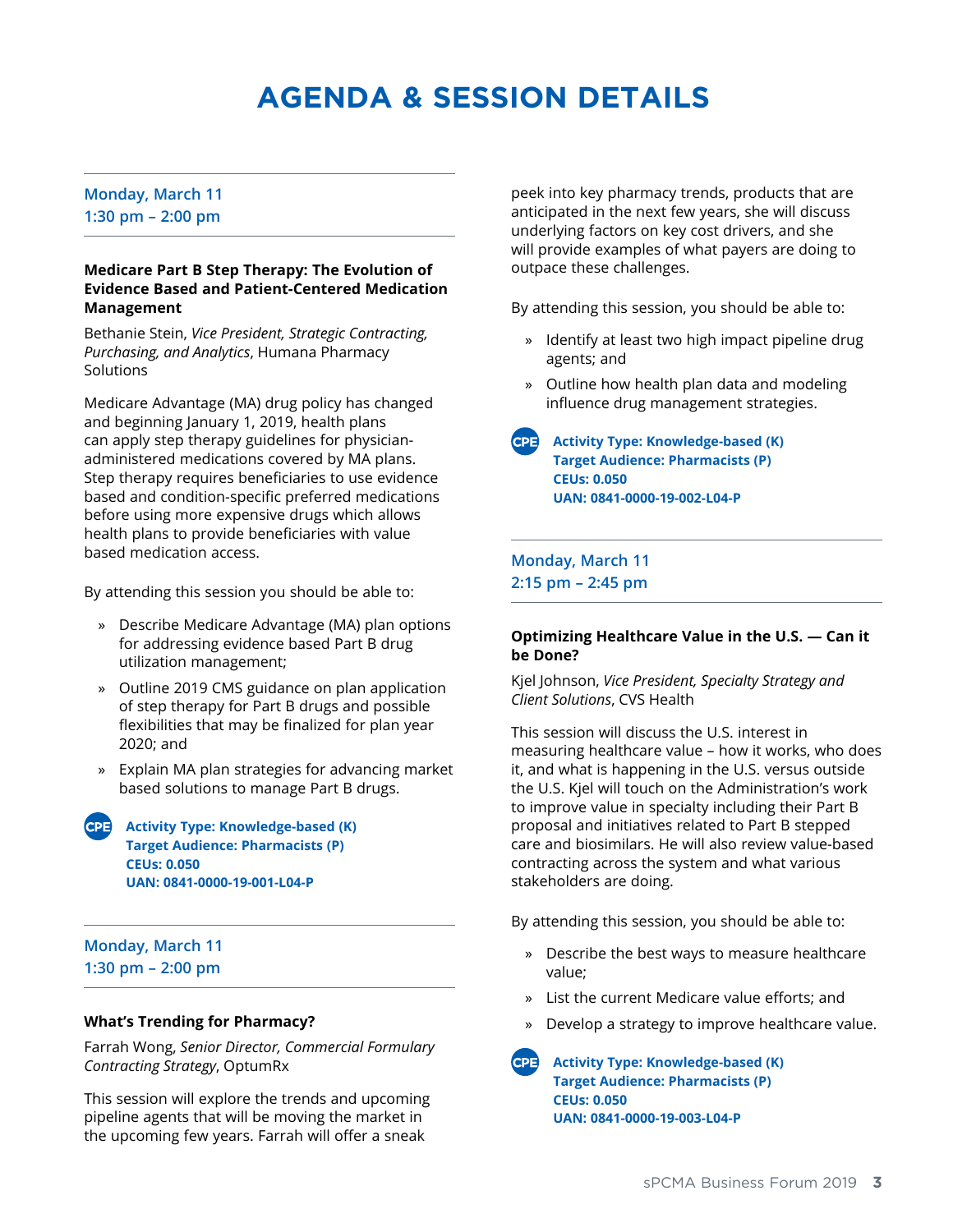### **Monday, March 11 2:15 pm – 2:45 pm**

#### **A Novel Approach to Linking Pharmaceutical Pricing and Value Assessments to Evolving Evidence**

Larry Blandford, *Executive Vice President, Customer Solutions*, Precision Value & Health

With the continued escalating pressure on pricing of biopharmaceuticals, activity in more formally assessing their value has grown in the U.S. While several entities have proposed or implemented different methodologies for value assessment, rarely are these assessments updated as evidence evolves. The session proposes a novel approach for dynamically updating value assessments as new evidence becomes available by applying modified versions of accepted methodologies often incorporated into health technology assessments used around the world. The output can then be leveraged for both pricing decisions by biopharma companies, pre- and post-launch, as well as for payers to formalize the basis for informing initial and ongoing coverage decisions. With ICER's intent to report on products whose price increases are not supported by evidence, and governmental inquiries into the rationale for price increases, the approach provides a method for both biopharmaceutical companies and payers to achieve more accurate and current value determination under their own terms rather than to have product value dictated by others.

By attending this session, you should be able to:

- » Describe factors driving a need to link pricing with evolving evidence;
- » Explain ways in which existing value assessment methodologies are effective and yet lacking in supporting pricing and coverage decisions;
- » Identify reasons why linking dynamic evidence assessments with pricing decisions would be beneficial to a biopharmaceutical company; and
- » Identify reasons why linking dynamic evidence assessments with coverage decisions would be beneficial to a benefit manager or health plan.

**Activity Type: Knowledge-based (K) Target Audience: Pharmacists (P) CEUs: 0.050 UAN: 0841-0000-19-004-L04-P** 

#### **Monday, March 11 3:00 pm – 3:30 pm**

#### **Value Based Contracting: Did We Accomplish What We Set Out To Do?**

Lisa Carman, *Vice President, Value Based Contracting* Optum Life Sciences

This session will offer a strategic recap of where the industry is with regard to value based contracting (VBC). As every company in the health care continuum scrambles to develop value contracts, questions remain — are we accomplishing what we set out to do? During this session, Lisa will provide an overview of some of the goals of VBC and review regulatory and other challenges. She will discuss parts of VBC beyond design and whether VBC can ever be a valid formulary tool. She will present a case study and explore lessons learned from pilots and mistakes. And she will explore what's next, specifically opportunities related to rare disease and gene therapy.

By attending this session, you should be able to:

- » List two challenges related to value based contracting;
- » Describe the parts of a value based contract; and
- » Outline opportunities for rare disease and gene therapy applications of value based contracts.
- **Activity Type: Knowledge-based (K) Target Audience: Pharmacists (P) CEUs: 0.050 UAN: 0841-0000-19-005-L04-P**

**Monday, March 11 3:00 pm – 3:30 pm**

#### **The Use of Evidence Platforms and AIML to Follow Specialty Populations**

Ken Park, *Vice President, Real-World and Analytic Solutions, Offering Development*, IQVIA

Given the need to demonstrate value in specialty pharma where disease populations are increasing become niche, this session will address how pharma and biotech companies should build appropriate data assets and find appropriate patient populations.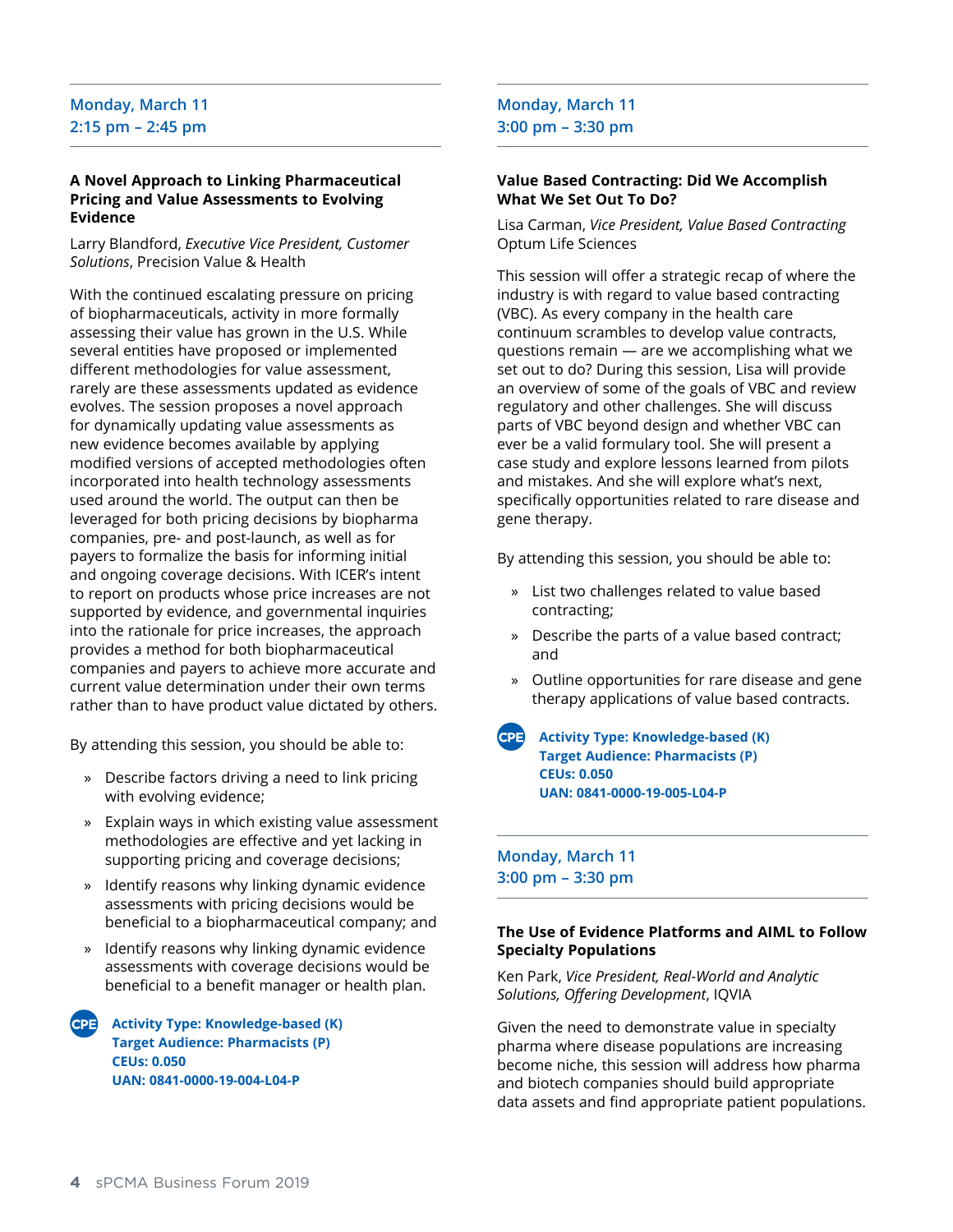By attending this session, you should be able to:

- » Define an evidence platform and list three possible sources of data for evidence platforms; and
- » Describe two benefits of AIML for finding rare disease populations.
- **Activity Type: Knowledge-based (K) Target Audience: Pharmacists (P) CEUs: 0.050 UAN: 00841-0000-19-006-L04-P**

#### **Tuesday, March 12 11:45 am – 12:15 pm**

#### **Navigating the Patient Journey**

Candice Michaelson, *Vice President, Supply Chain Strategy*, Express Scripts

Matt Perlberg, *Vice President, Supply Chain Strategy* Express Scripts

PBMs help plan sponsors and patients save money and improve health outcomes. In this session, Candice and Matt will look at the complicated patient journey, the ways that PBMs help coordinate different stakeholders along that journey, the tools and resources they deploy to keep patients on the right path, and how it involves collective responsibility on both the medical and pharmacy side to do the right thing for the patient in a scalable way.

By attending this session you should be able to:

- » Identify current frameworks to keep patients on the right path;
- » Recognize two disease states in which there has been financial and clinical success; and
- » Describe two future market opportunities.
- **Activity Type: Knowledge-based (K) Target Audience: Pharmacists (P) CEUs: 0.050 UAN: 0841-0000-19-007-L04-P**

**Tuesday, March 12 11:45 am – 12:15 pm**

#### **Trends and Considerations in a Consumer Engagement World**

Dean Erhardt, *President & Chief Executive Officer* D2 Consulting

Patients today are being much more directive in their care. Rather than going to a physician's office and being told what to do, patients oftentimes research a condition before an appointment and ask for a specific treatment, acting as much more active consumers of care than ever before. Payers and other healthcare industry stakeholders are exploring the best ways to channel these captive and engaged patients and improve overall healthcare. During this session, Dean will discuss the challenges and opportunities related to consumer engagement today. He will review ways in which patient engagement trends are impacting payers, providers, and patients, and he will discuss the consumer's response to these strategies and which are most effective for certain types of outcomes.

By attending this session, you should be able to:

- » Name at least one opportunity for payers in improving consumer engagement; and
- » List at least one challenge with regard to collecting more patient data.
- **Activity Type: Knowledge-based (K) Target Audience: Pharmacists (P) CEUs: 0.050 UAN: 0841-0000-19-009-L04-P**

**Tuesday, March 12 1:45 pm – 2:15 pm**

#### **Medical versus Pharmacy Review of Specialty Conditions: Costs, Utilization, and Focus on Oncology and HIV**

Rochelle Henderson, *Vice President, Clinical Research* Express Scripts

During this session Rochelle will offer an analysis of national data that combines pharmacy spend and medical spend for specialty medications. She will explore the division of medically billed specialty drug spend by site of care and percentage increase of